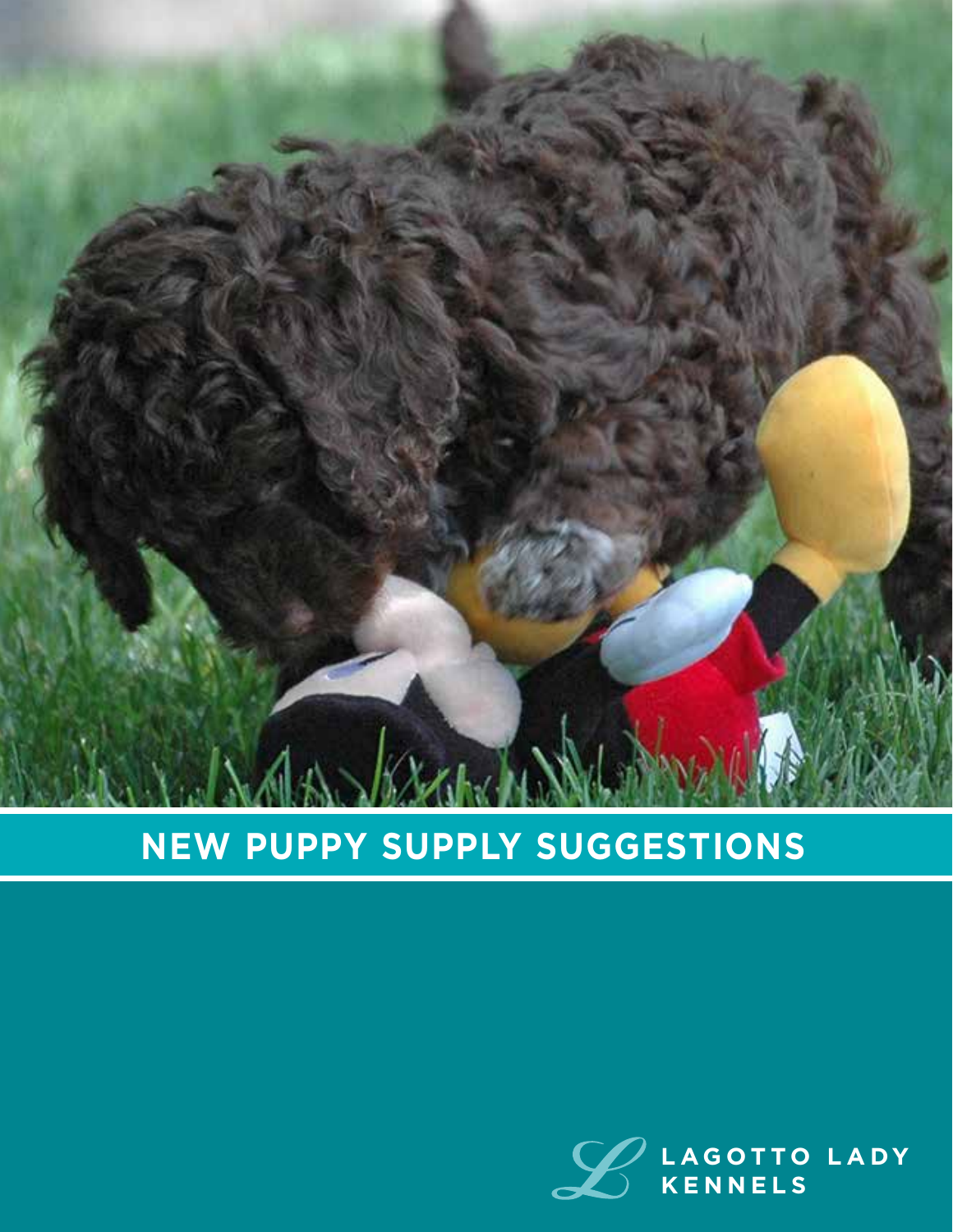

*The Orbee Bone is made of the award winning Orbee material. A great match for Chewers! Constructed in a single mold in the classic bone shape. Some call it the Doggy Pacifier! Your pup will love the minty smell. Did we mention the best thing? Orbee Bone helps promote healthy chewing habit!*











Tuffy's Soft Dog Toys

抗震

**KONG** 

**TREAT BA**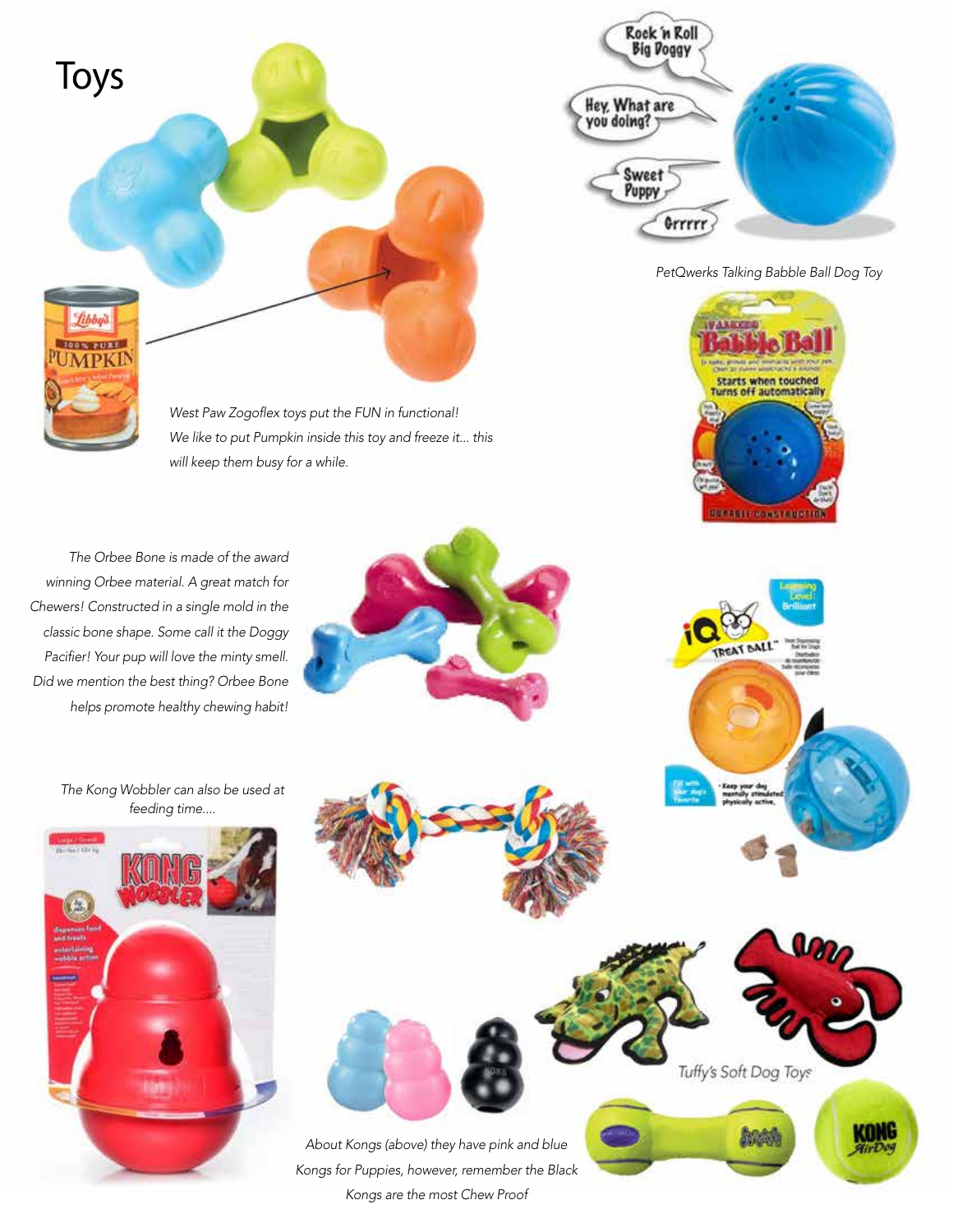# Crates/Beds





*Wire pens and crates: I like the Medium Size. I use the wire crate for at home, and the appropriate size kennel (right) to fit in my vehicle for car trips (or both). You can find a great assortment at FleetFarm stores, or, order on Amazon.*

Note: As the puppies have been sleeping together, sleeping alone is going to be a new experience. The crate is the safest place, and preferably where you can monitor them. If they are really fussy and they will not settle down, first, make sure they are OK, but then, if still not wanting to fall asleep, you might try taking a sheet and cover the crate completely. Note: if you take them out of the crate when they fuss, they will learn that fussing gets them out of the kennel. Wait until they are quiet, then take them out. They will adjust. Train them to go into the crate with treats/kibble. The crate should be a happy place for them, not punishment. Soft music may help as well. Locate the kennel in a quite part of your home where the puppy is not distracted by visitors (much like an infant).

How long can I keep my puppie in the Kennel: Rule of thumb is one hour for every month old your puppy is. This means, if your puppy is eight weeks old (2 months), thats two hours. They say you can add one hour to each month, which would be a three hour max at two months. When you first get your puppie, you will likely be getting up once or twice to let them out to potty.

Tip: *Put Pumpkin inside this toy (right) and freeze it... this will keep them busy for a while and help them enjoy and adjust to the crate. We find this toy/treat to be safe from choking hazards. Remember to always monitor your puppy with toys, they are no different than a Baby :)*





If you must leave your puppy for a longer period of time: *Set up a puppy area using a pen with a crate inside, with dishes and potty area. You can order these wire playpens on Amazon or FleetFarm carries them as well.*

Kuranda Dog Beds: *Orthopedic, Chew proof, Easy to Clean. We use these and love them! Nice to have in the living room, teach your puppy this is their space rather than the couch (if thats your rules). Get the Medium to Large size. These can be ordered on Amazon.* 

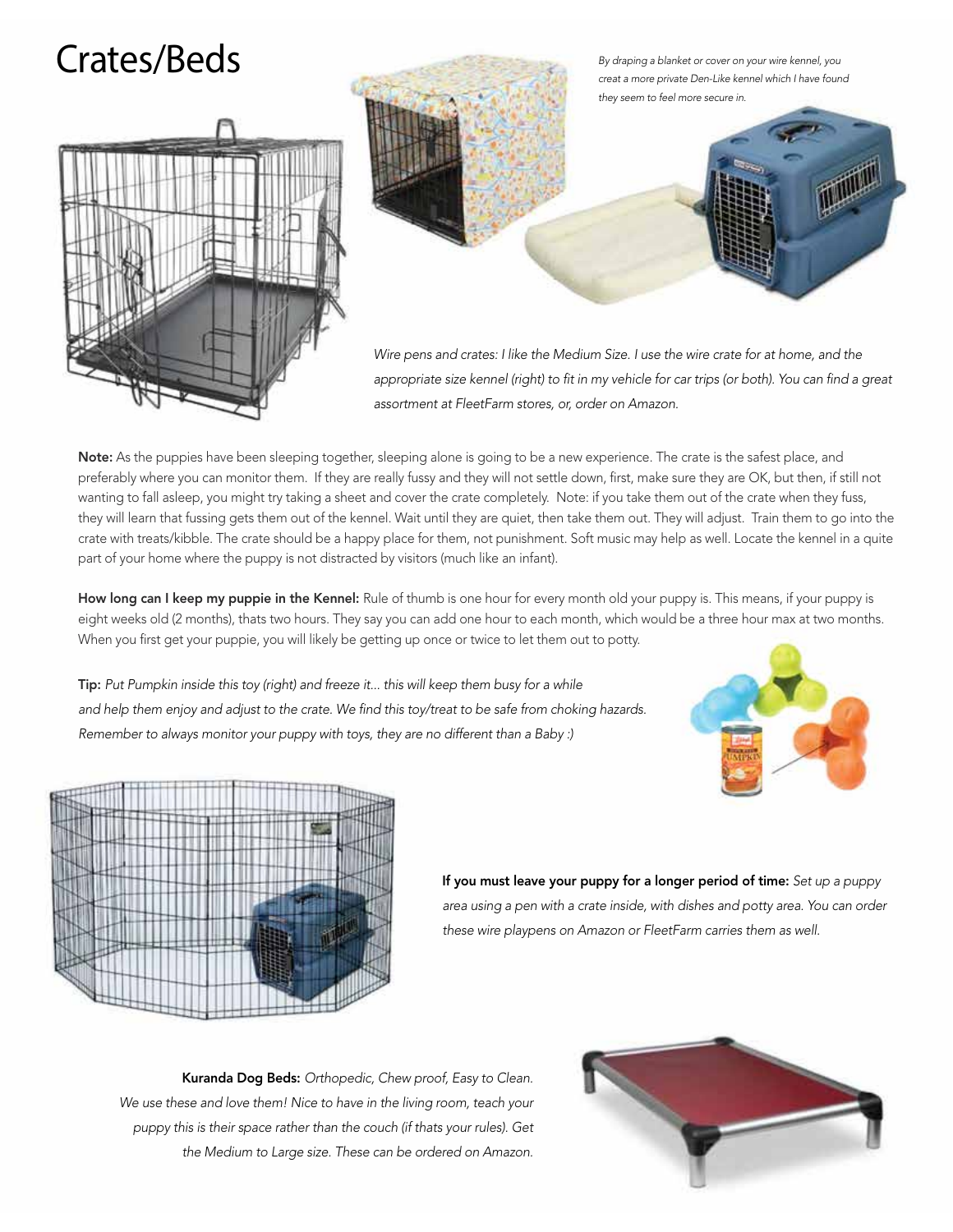

Digging comes very natural for many dogs. Digging is frequently a "hard-wired" behavior in dogs and stopping it is literally trying to stop a dog's natural tendencies. So…. Instead of Fighting the Instinct to dig, harness it!

One of the most effective ways to deal with instinctual dog behavior like digging is to give a dog a way to do it that is not disruptive. My favorite is to set up a "digging pit" somewhere and then convince the dog that digging there is more rewarding than around the petunias. Dig a hole and fill it with sand. (Sand is a lot easier to clean up than soil.) it may be helpful to hide some toys in the sand and show your dog his new place to dig! Start out making the hidden goodies easy to find and then work your way up to making it more and more difficult. Make it a game, and be sure to spend some time with your dog. Which is a nice segway to the next point…..

### Idle Paws are the Devil's Digger!

In detective fiction we frequently read or hear about "motive and opportunity." We covered motive for digging, now you need to deal with the opportunity! Are you leaving a "known offender" alone in your yard? Leaving your dog alone outside is not a good idea for a lot of reasons, but leaving a bonafide digger alone is just asking for it. Even when you are with your dog, his eyes may wander over to those petunias. This is a prime opportunity to train him to leave things alone on cue. That, along with some work on impulse control, will make it easier to redirect your dog's attention to more productive pursuits.

Left to their own devices, dogs may not choose the recreation activities we would prefer. Trying playing with your dog instead of leaving him alone. Trying using toys and games to exercise his mind and redirect his desire to dig.

Digging can be a big nuisance, but it's not an insurmountable problem. Try these steps and remember: enjoy your time with your dog. That why's you got him!

REMEMBER: YOU ARE RESPONSIBLE FOR TEACHING YOUR DOG THE DIFFERENCE BETWEEN THE DIGGINGPIT AND THE REST OF THE YARD. That was in all caps not because I am yelling, but because it is essential.

*Pictured Above: Our Digging Pit, constructed with landscape timbers and filled with sand. Large enough and with no bottom. They love to dig deep.*





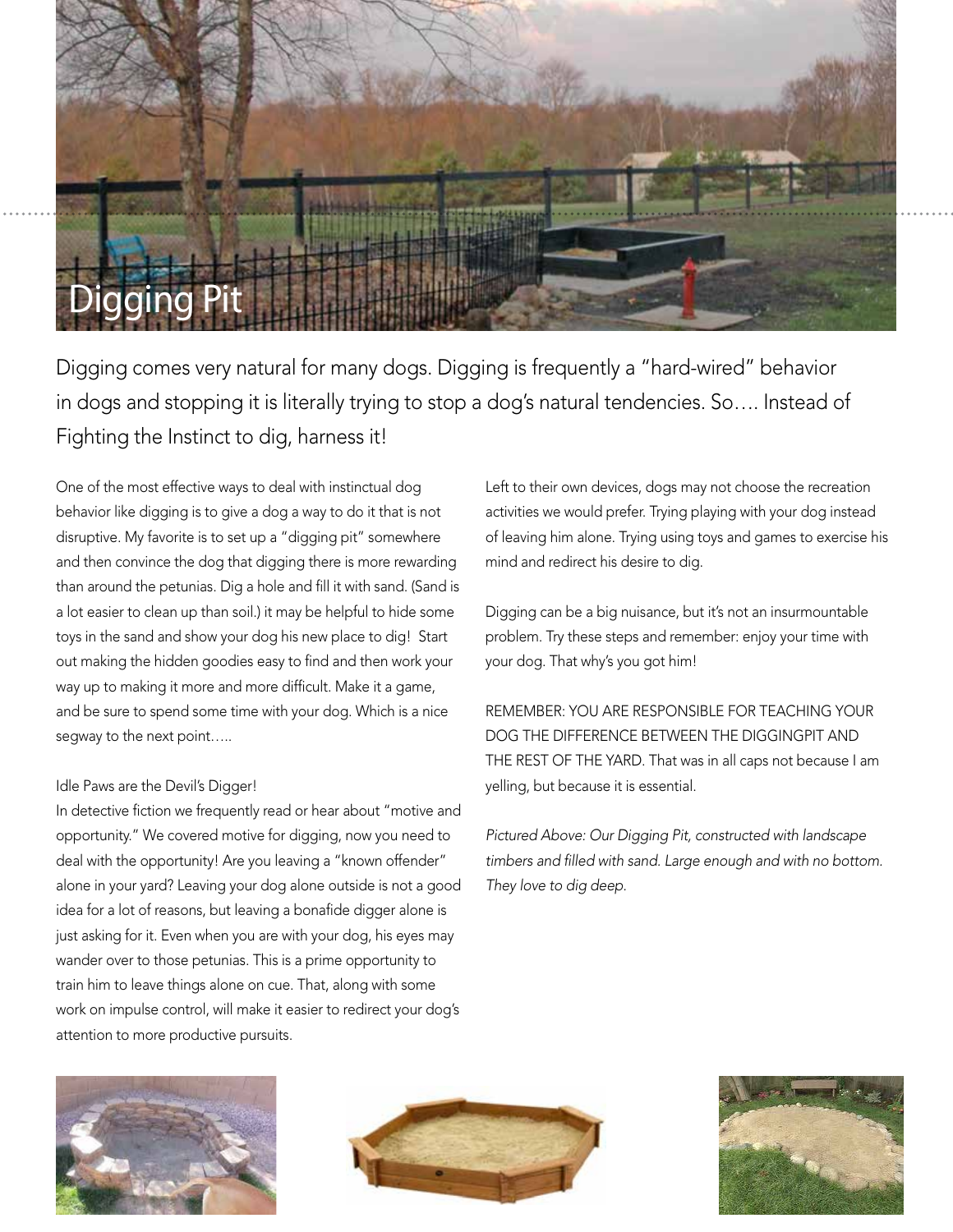

**HOW TO HOUSEBREAK YOUR** PUPPY, TRAIN HIM IN OBEDIENCE **& MASTER CRATE TRAINING** 



## Books we Like

All on Amazon.com